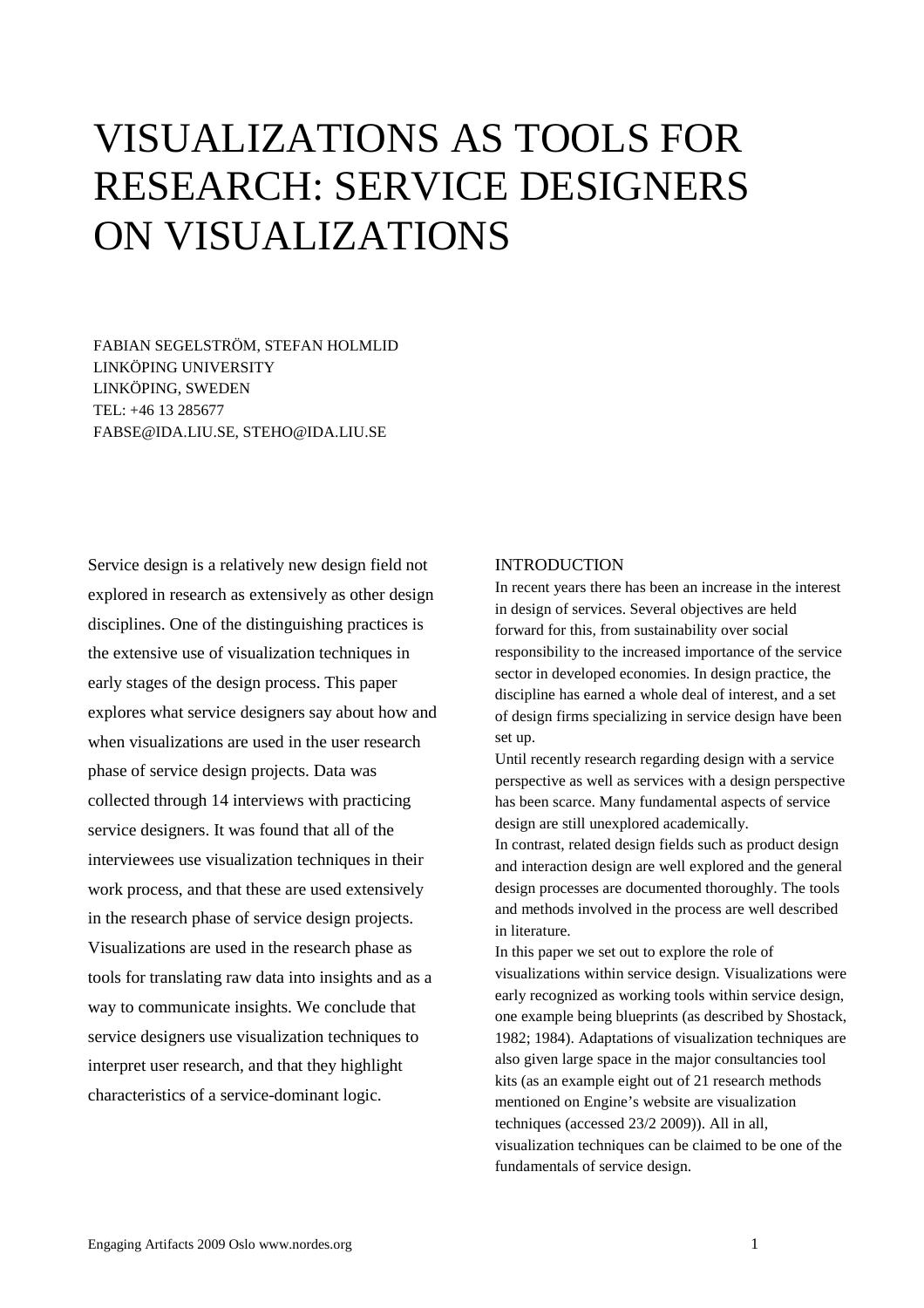We focus our attention on the use of visualization techniques as a tool in the research phase, supported by the Analysis-Synthesis Bridge Model (Dubberly et al, 2008).

# **THEORY**

Services have in earnest been a point of focus for design since the early 1990's (Erlhoff, Mager & Manzini, 1997; Manzini, 1993; Mager, 2004). It is common to describe services in contrast to goods. To do that, four concepts are used (Zeithaml, Parasuraman, and Berry, 1990; Edvardsson, Gustafsson, Johnson & Sandén, 2000). Services are *intangible*, meaning that services are activities, deeds or processes and not physical objects. Moreover, mostly they cannot be touched, felt or experienced before they are purchased. Services are *heterogeneous*, meaning that they are hard to standardize and that they are variable in performance, due to their dependence on human judgment and interaction. Service production and consumption are *inseparable*, meaning that a service is not pre-produced and sold off-the-shelf, and that the value of a service is co-created in the service experience by the producer and the consumer. Services are *perishable*, meaning that the service as such cannot be stored or saved after the service experience, even though some of the effects of a service experience might be durable.

This "definition" of the characteristics of design has been criticized, but is still widely used within service operations, marketing and management. The criticism mainly concerns the fact that the definition is old, and that the development of the service sector has advanced immensely, due to higher degrees of standardization, outsourcing, and not the least with all the self-service technology that has emerged (Vargo & Lusch, 2004; Edvardsson, Gustafsson & Roos, 2005; Lovelock & Gummesson, 2004). Some of the criticism concerns the fact that, e.g., service marketing mainly has been interested in the pre-purchase phase (Lovelock & Gummesson, 2004).

Another strand of criticism focuses on how value is created (Vargo & Lusch, 2004), acknowledging, e.g., that services, directly or indirectly can be provided through goods, and that goods are mediating artefacts in service experiences.

With the characteristics of services as a background, the design object for service design needs to be better understood. Holmlid & Evenson (2007) draws on experiences and research from human-centred design, assuming that services, to become real, require products, performance, and processes co-produced by client(s) and service personnel. In their paper methods for prototyping services are described that are based on performances, narratives, and enactments. Similar suggestions are made by Mager (2004), Evenson (2005), and Moritz (2005).

In a paper analyzing the design object of service design, Holmlid (2007) compares service design mainly with interaction design, due to their relative similarities, and to industrial design. This is done through using a comparative framework proposed by Edeholt & Löwgren (2003). The framework consists of three areas, Process, Material and Deliverable. Each area is constructed of a set of dimensions with characteristics. [Table 1](#page-1-0) below introduces these dimensions with their characteristics.

#### <span id="page-1-0"></span>Table 1

The framework from Holmlid (2007) and Edeholt & Löwgren (2003). Characteristics in italics were added in Holmlid (2007) as a consequence of introducing service design in the comparison.

| Area               | <b>Dimension</b>     | <b>Characteristics</b> |
|--------------------|----------------------|------------------------|
| <b>Process</b>     | Design process       | Explorative            |
|                    |                      | Analytical             |
|                    | Design               | Depictive              |
|                    | representation       | Symbolic               |
|                    |                      | Enactive               |
|                    | Production process   | Physical               |
|                    |                      | Virtual                |
|                    |                      | Ongoing                |
| <b>Material</b>    | Material             | Tangible               |
|                    |                      | Virtual                |
|                    | Dimensionality       | Spatial                |
|                    |                      | Temporal               |
|                    |                      | Social                 |
|                    | Aesthetic            | Visual                 |
|                    |                      | Experiential           |
|                    |                      | Active                 |
| <b>Deliverable</b> | Scope of deliverable | Product                |
|                    |                      | Use                    |
|                    |                      | Performance            |
|                    | Flexibility of       | Final                  |
|                    | deliverable          | Customisable           |
|                    |                      | Dynamic                |
|                    | Customer for         | Mass market            |
|                    | deliverable          | Organizational         |
|                    |                      | support                |
|                    |                      | Customer's             |
|                    |                      | customer               |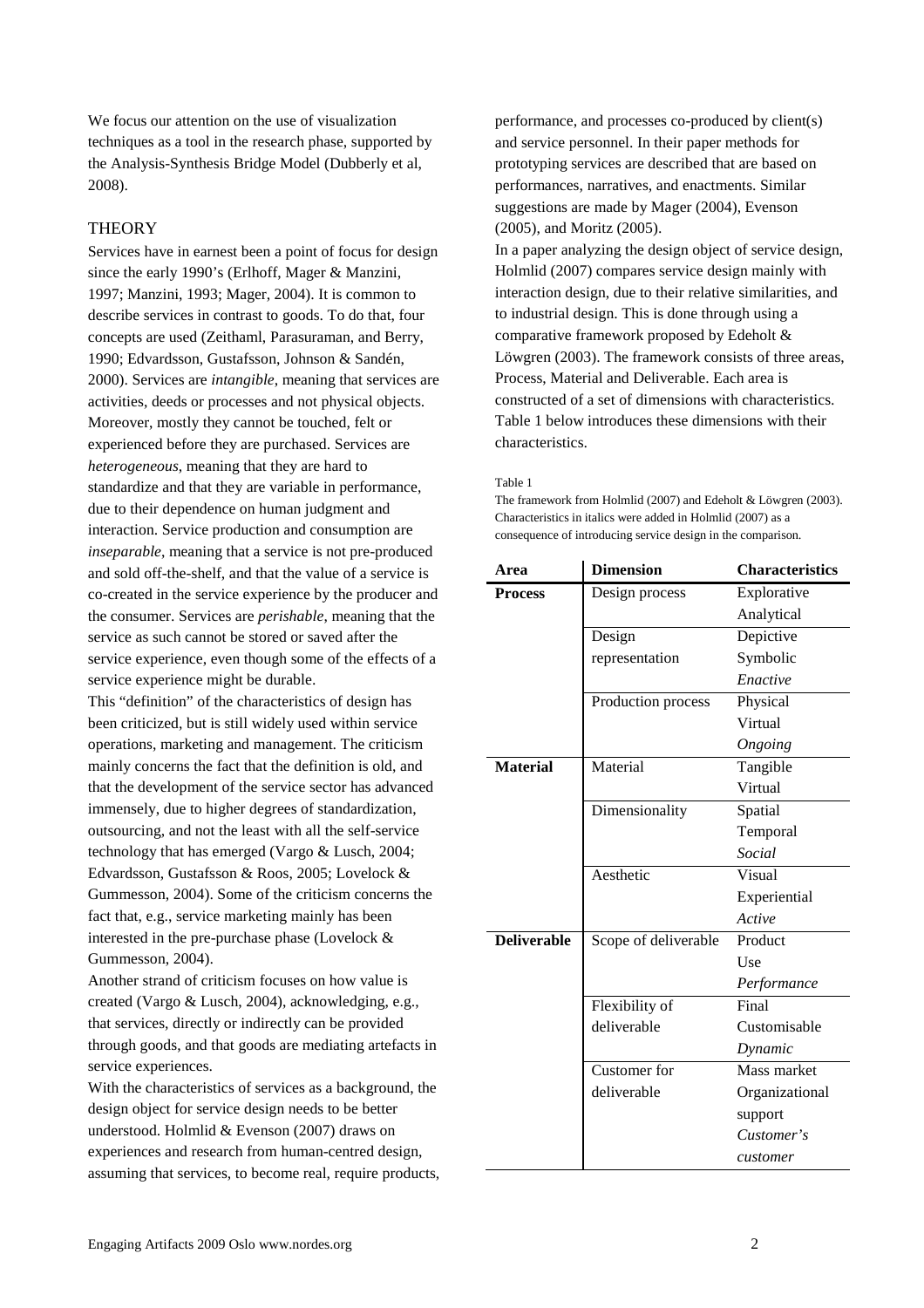Furthermore, Sangiorgi and Pacenti (2008) define three main emerging practices for service design, *service interactions*, *co-creation within complex systems*, and *platforms for participation*. All three carry with them a high degree of complexity, which is a character put forward in several other areas of services research (Hefley & Murphy, 2008).

We view service design as a human-centred design discipline, creating large amounts of user data often captured by ethnographic methods. A service is cocreated in interaction between a service producer and a consumer, which directs the focus of attention towards what happens in the service performance, as opposed to an object.

Given this, our focus will be on how service designers make sense of all the collected user data, and how they work with visualizations.

THE ANALYSIS-SYNTHESIS BRIDGE MODEL

The Analysis-Synthesis Bridge Model (henceforth ASB model) was suggested by Dubberly et al (2008) as a way of describing the design process. It is a development of several other models and is a means of understanding the design process, as is Jones (1992), or Gedenryd (1998). The goal of the model is to capture the connection between the analysis and synthesis phases in the design process, which the authors felt, were missing in earlier models. [Figure 1](#page-2-0) outlines the ASB model.



#### <span id="page-2-0"></span>Figure 1

The Analysis-Synthesis Bridge Model with its four sections numbered according to their placement in the design process.

The model is constructed as a two-by-two matrix where the flow starts in the lower left corner and ends in the

lower right corner. The left hand side is labelled "Researching" and the right hand "Prototyping". These two labels also correspond to the analysis and synthesis in the name of the model. The top row of the model is labelled "Interpret" and deals with the abstractions of the world which the designer does, whereas the bottom row is labelled "Describe" and deals with the concrete.

The schema Dubberly et al (2008) propose, can be used as a way of structuring visualization techniques. The left column is of most interest to the work presented here, and the move from field 1 to field 2 are described as follows: "We make sense of research by analysis, filtering data we collect to highlight points we decide are important" (Dubberly et al, 2008, p. 57).

# **METHOD**

The method section is divided into two subparts, with one describing the process of collecting the data and the other the process of analysing it.

## DATA COLLECTION

The data used for this study has been collected by interviewing practicing service designers. All agree, that they are doing service design, although a few prefer other professional titles such as "user experience designer". A total of 14 interviews were conducted. Ten interviews were face-to-face and four were performed over telephone/Skype. 13 of the interviews were conducted by the main author and one by a second interviewer. Most of the interviews were conducted with a single interviewee, but in four interviews there were two persons being interviewed.

The interviews were conducted between the 9th of October 2008 and the 12th of January 2009, with a majority done during the Service Design Network conference week in Amsterdam in late November 2008. The primary workplaces of the interviewees were in seven different countries at the time of the interviews. The companies in which the interviewees worked ranged from world-leading companies to newly started companies; from large design firms to small service design firms; from commercial and public to social innovation firms; some were multi-national and others were national. All interviewees but one worked as consultants.

The overall focus of the interviews was to collect data about service designers attitudes and opinions towards the user research phase of the design process. The interviews were semi-structured (Preece et al, 2002) and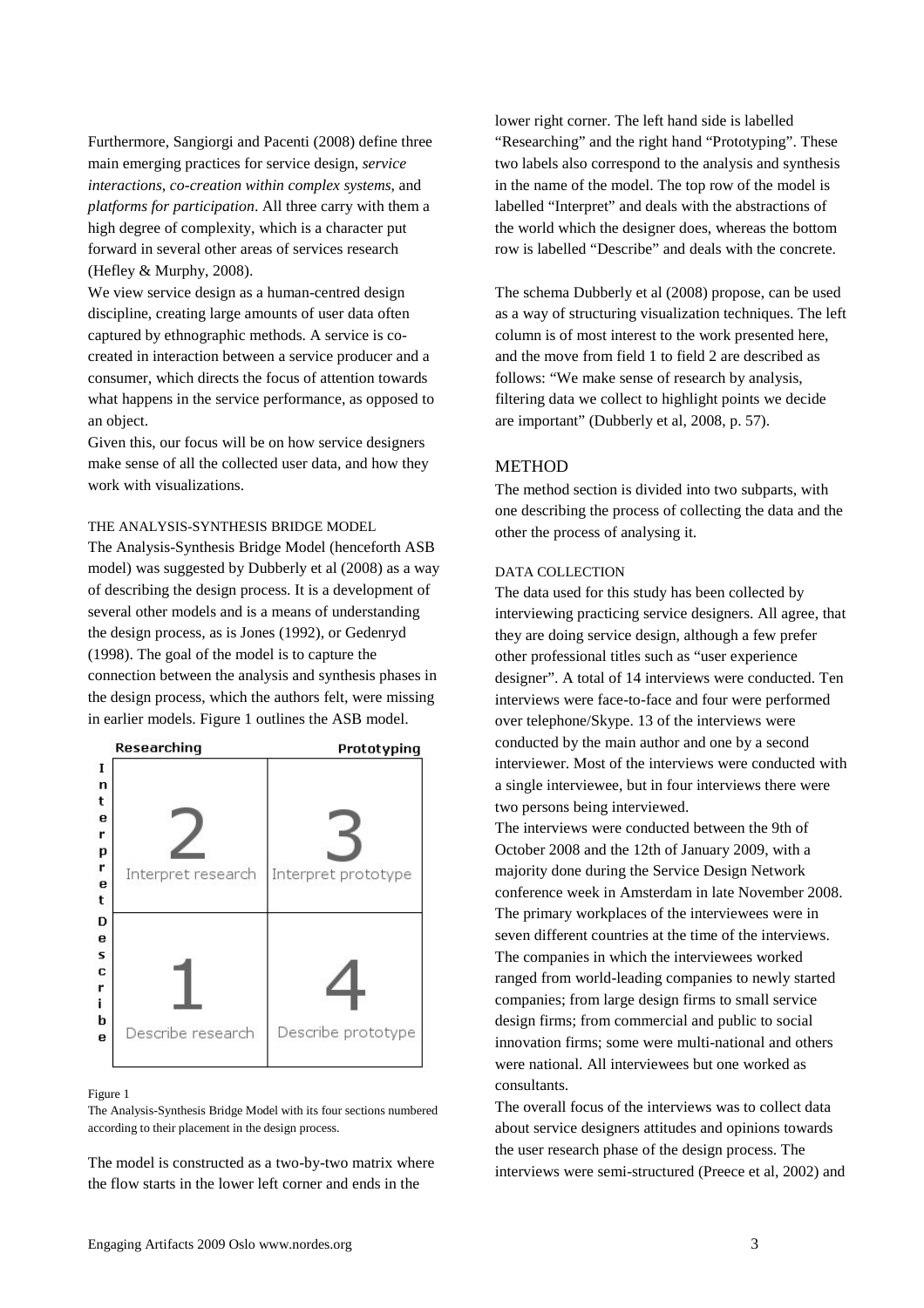focused on four main themes, with each theme consisting of a number of related questions. Notes were taken during the interviews and 13 of the interviews were recorded and they lasted for a total of 13h and 42 min, with the median being 55 min and 56 sec. The data selected for this paper concerns what the designers say about methods and techniques for visualizations. This information was gathered primarily from a question regarding visualization, but also from their comments on ways of visualising the data in answers to other questions. The more explicit questions were:

- How do you present the results of your data collection? Internally as well as externally?
- Do you visualize the data you have collected? How?
- Do you choose type of visualization depending on the data you have collected or do you look for certain types of data to be able to fit it in to a preferred way of visualizing?

## ANALYSIS

The analysis was conducted in several steps. The recorded interviews were analysed according to a defined scheme aimed at contributing to the underlying research interest. In the analysis performed here, we were mainly interested in the aggregate knowledge gained from the interviews. The information found was further analysed and placed in a matrix. The data from the matrix was then analyzed to answer the following questions:

- 1. To what degree are visualization techniques used by service designers and what are they based on?
- 2. In which stages of the design process do service designers use visualization techniques?
- 3. What types of visualization techniques are used by service designers?

The first question was answered by quantitatively counting the answers of the interviewees on the direct question "Do you visualize the data you have collected?". The process of finding what the visualizations are based on was primarily based on responses to one question "Do you choose type of visualization depending on the data you have collected, or do you look for certain types of data to be able to fit it into a preferred way of visualizing?", and it was complemented by discussions interviewees held based on other questions.

The latter two questions were answered in a two-step process; to answer the second question, all visualization techniques mentioned throughout the interviews were

mapped onto the corresponding section of the ASB Model (Dubberly et al., 2008). The balance between the various segments then provided a visualization of its own, describing in which stages of the design process visualization techniques are used.

The segmentation from the second question was then used as the base for a clustering of the various visualization techniques that are used by service designers. A separate clustering of visualization techniques was done within each section of the ASB Model. The various clusters found were given names based on their characteristics.

## RESULTS

The results are presented according to the three research questions below.

## TO WHAT DEGREE ARE VISUALIZATIONS USED?

As a part of the interviews we asked the participants whether they visualize the findings from their user research in any way, and all but one answered that they did. Interestingly enough, the interviewee who claimed that he didn't visualize the findings, at later points actually mentioned various techniques for visualizing data (such as personas) as a part of his regular tool kit. Most respondents seem to perceive visualization as a part of the design process.

When asked what their choice of visualization was influenced by, most interviewees claimed that the nature of the data collected decides how to visualise the findings. Interestingly enough, a few interviewees stress the importance of choosing the visualization technique based on what they perceive as the most effective way to communicate their findings to their client organization. Others have developed ways of cocreating the visualizations with their clients, which they use almost exclusively. No one claimed to try to find data to fit certain preferred ways of visualising. The findings above clearly show that visualization techniques are, if not universally, almost universally used by service designers. There are, however, differences on which criteria these visualizations are based, although the nature of the data play a major role and that they to a large extent are formed by the data that has been collected.

IN WHICH STAGES ARE VISUALIZATIONS USED? Throughout the interviews, a total of 57 various techniques were mentioned, with 89 instances of a technique being named. Note that only techniques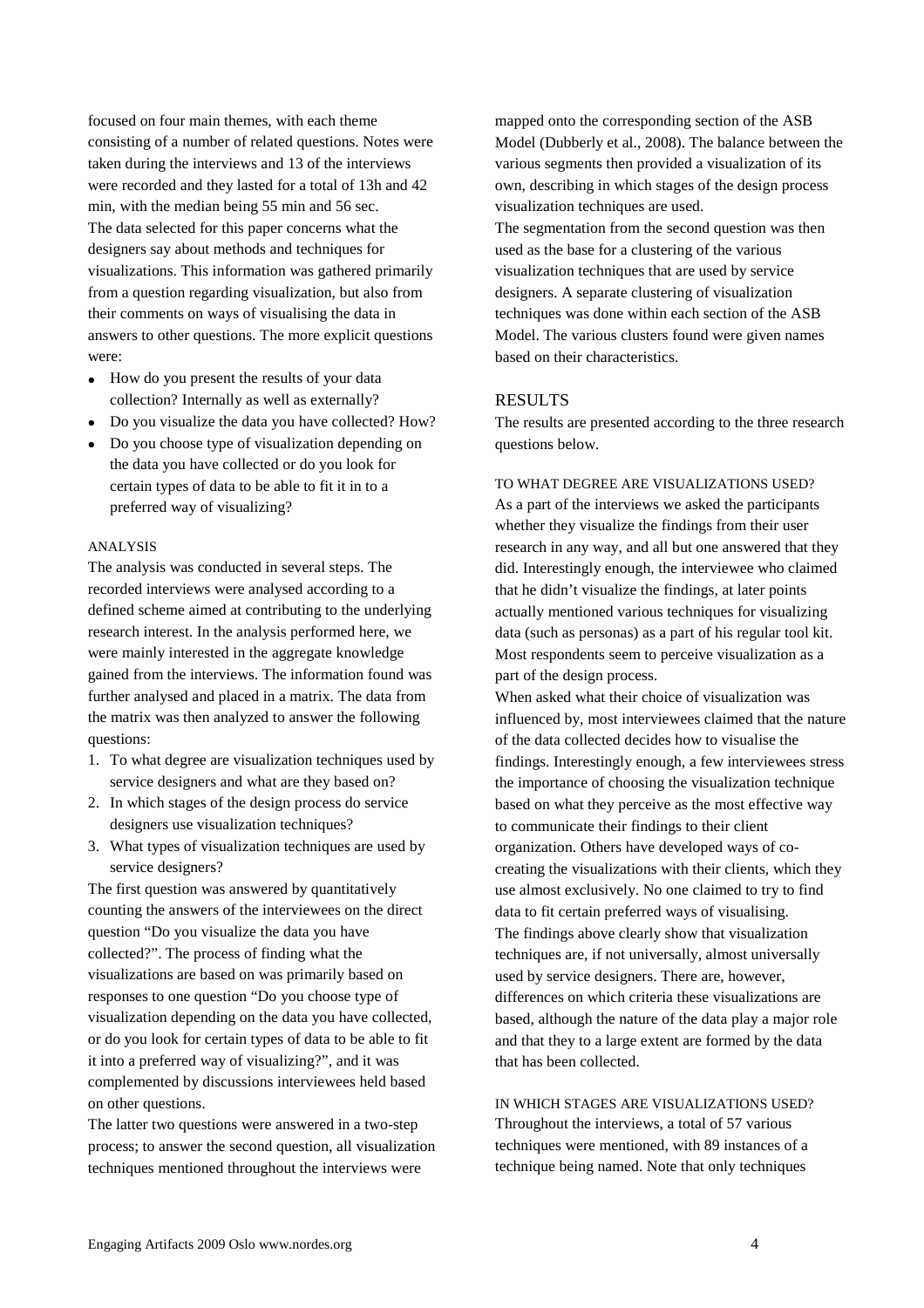mentioned by exactly the same name were integrated to one technique. They were mapped into the four sections of the ASB model corresponding to their nature and primary field of use. [Figure 2](#page-4-0) visualises the results of the mapping.



## <span id="page-4-0"></span>Figure 2

Visualization of the mentioned techniques inside the ASB model.

The actual numbers for the four sections are shown in Table 2.

## Table 2

Numbers of techniques found spread across the ASB model

|           | Researching | Prototyping |
|-----------|-------------|-------------|
| Interpret | 40          |             |
| Describe  | 1つ          |             |

These numbers correspond to the fact that about two thirds of all visualization techniques that have been mentioned are being used to interpret data in some way. This shows that visualizations are very important in the "Interpret research"-phase of the ASB model.

#### TYPES OF VISUALIZATION TECHNIQUES USED

After the methods had been mapped to the four sections in the ASB model, they were grouped together in smaller groups within the sections. This grouping depended on which kind of visualization method they belonged to. A total of 17 groups were found. [Table 3](#page-4-1) lists the groups found. The numbers refer to the actual instances these methods were named by different interviewees (see Appendix 1 for the full listing of techniques, instances and grouping).

<span id="page-4-1"></span>Table 3 Groups of visualization methods found listed with the sum of instances named ..

| Journey $(n=17)$      | Narratives $(n=12)$  |
|-----------------------|----------------------|
| Media $(n=10)$        | Personas $(n=10)$    |
| Presentation $(n=6)$  | Highlighting $(n=5)$ |
| Synthesis $(n=4)$     | Compiling $(n=4)$    |
| Co-creation $(n=2)$   | Material $(n=3)$     |
| Drama $(n=3)$         | Sensitizing $(n=2)$  |
| Process $(n=2)$       | Props $(n=2)$        |
| Pre-modelling $(n=2)$ | Prototype $(n=2)$    |
| Testing $(n=1)$       |                      |

Among the 17 groups one was excluded from further analysis; Media. The reason for this was that the characters of the mentioned techniques under this heading either are so general that they can be used to represent several different things, or are to be considered as vehicles for presentation of visualizations and not visualizations of their own. The position of the remaining 16 groups in the ASB model are visualised in [Figure 3,](#page-4-2) where the size of the bubbles indicate the number of methods included in the group.



#### <span id="page-4-2"></span>Figure 3

Types of visualizations. The size of the bubble indicates the number of mentioned techniques included in it.

As can be seen in [Figure 3,](#page-4-2) the majority of the groups found are located in the "Interpret Research" section of the ASB model. As the names indicate, the various groups in this section have a somewhat different nature – some are tools for translating raw data into more accessible data and some aim to communicate insights.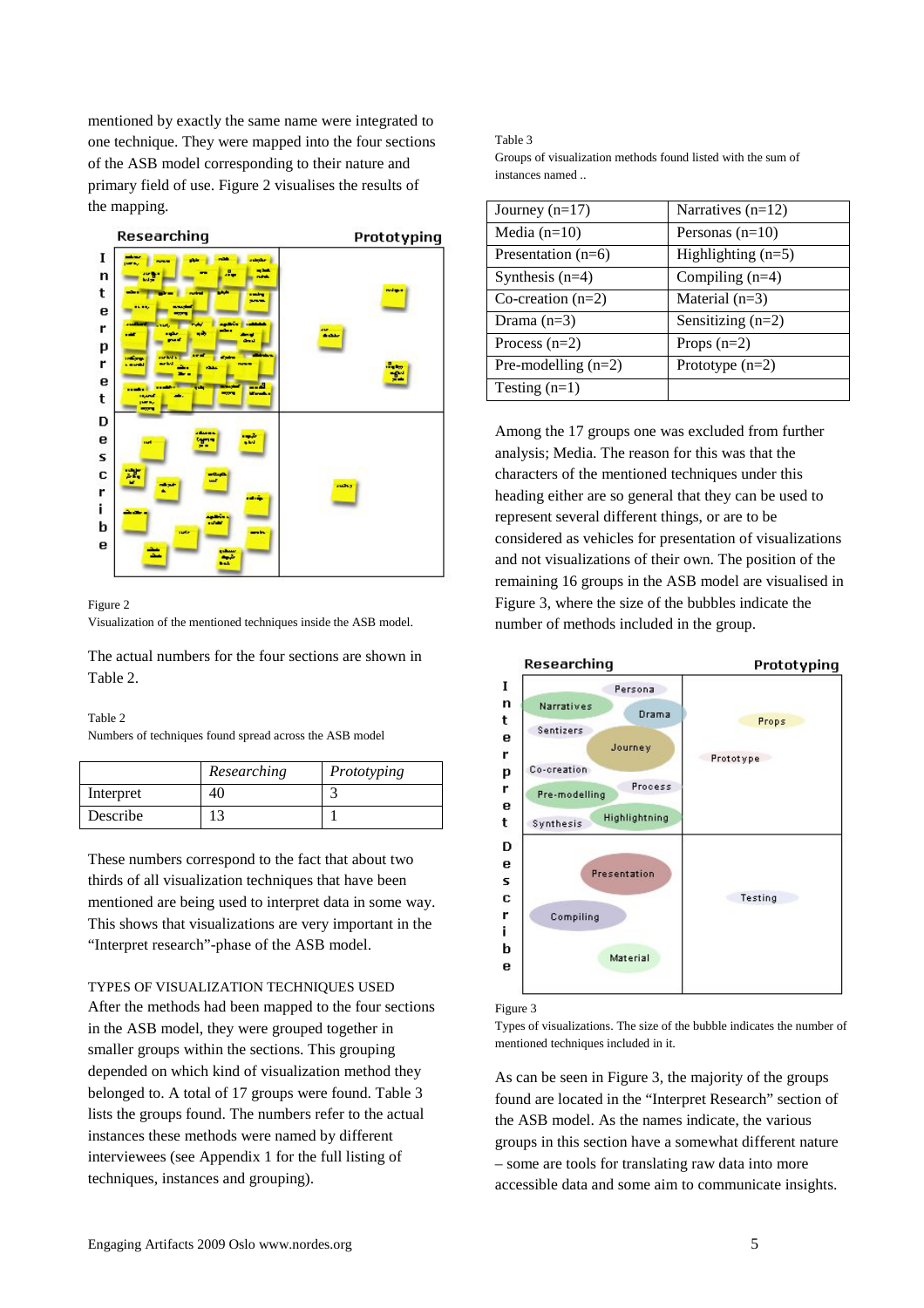## DISCUSSION

Throughout our interviews we found that practicing service designers depend largely on various visualization techniques in their practice.

## VISUALIZATION TO SUPPORT RESEARCH

Our findings show that service designers tend to start using visualization techniques in an early phase of the design process. The analysis shows that visualization techniques are used almost exclusively in the research phase (53/57 listed techniques are in the research phase). This needs to be interpreted in the light of the questions asked and not be taken as a fact. The questions all focused on the user research phase of the design process, just like the larger context they were asked within. This does not explicitly exclude answers regarding prototyping, but on the other hand implicitly puts a focus on the left-hand side of the ASB model. As the analysis of the interviews needs to be done within the same context as the questions were asked, we focused our analysis on the role of visualization techniques in the research phase of the design process. In the left-hand side of the ASB-model, we find most techniques in the interpret-research area, 75% (40/53) of the techniques. The techniques found in the describeresearch phase are either raw user data (such as videomaterial) or abstract descriptions of the current state of the service (such as blueprints).

There are two aspects of the visualizations used in the interpret-research phase, as visualizations are either used as tools for translating raw data into insights (such as conceptual mapping) or as a way of communicating insights (such as customer journeys). Both these aspects heavily connect back to the data collected throughout the user research. They both serve as a bridge between user research and the actual design work. That is, the visualization techniques suggested by the designers are not used as simple tools to map and describe what is, but rather serve the purpose of interpretation and understanding.

## THE CHARACTER OF SERVICES

Based on the results presented here, it seems to be almost a necessity to visualize services during research. We suggest that there is a connection between the characteristics of services - intangibility, heterogeneity, inseparability and perishability - and the fact that the designers name a large amount of visualization techniques used during the describe-research part of the ASB-model.

Visualizations are one way to document and present the things that perished, and keep them as the meaningful events they were, surrounding the more easily collected physical evidence.

Visualizations serve as a powerful technique to express assumptions about the collected material. We can only participate in a service performance, and not view it from a distance, or grasp and touch it afterwards. Visualizations, by generating and transforming common ground in a team, tangibilize the service performance, and serve as a mean to highlight and question assumptions.

Creating visualizations based on research material requires a great amount of work. This in turn has the effect that the heterogeneity of the material will be discovered, and incorporated into design decisions. In that sense visualization is similar to a thick description. The research phase is about (re)framing and understanding. Assumptions and features need to be made clear. For these purposes, together with the characters of services, visualizations seem to be a necessary tool for a service designer.

## THE CHARACTER OF THE DESIGN OBJECT

The visualizations named in the interviews also reveal what the designers perceive as their design object. The data reveals their design object both in terms of what they regard as being the phenomena, artefacts and events they should attend to, and what they regard should be the results of the design process. In the former case, the visualizations the designers refer to, play a role in creating insights into problems they want to work with, and not necessarily the problems they were asked to solve. In the latter, the visualizations they refer to are used as a way of modelling the understanding of what the results of the design process should be. In the discussion here we will focus on the latter. The categories *journey*, *drama*, *narrative*, *process* and *co-creation* all visualize a service process, and highlight the time-based nature of services. In Holmlid (2007) the design representations in service design are said to be highly enactive, and the material highly temporal. In

Holmlid & Evenson (2007) several of the humancentred methods mentioned have a clear character of enactments and performances.

The categories *persona*, *drama* and *co-creation* all include the idea that services are co-creation of value between people and highlight the human-based nature of services. In the analysis of the production process in Holmlid (2007), the production process in services is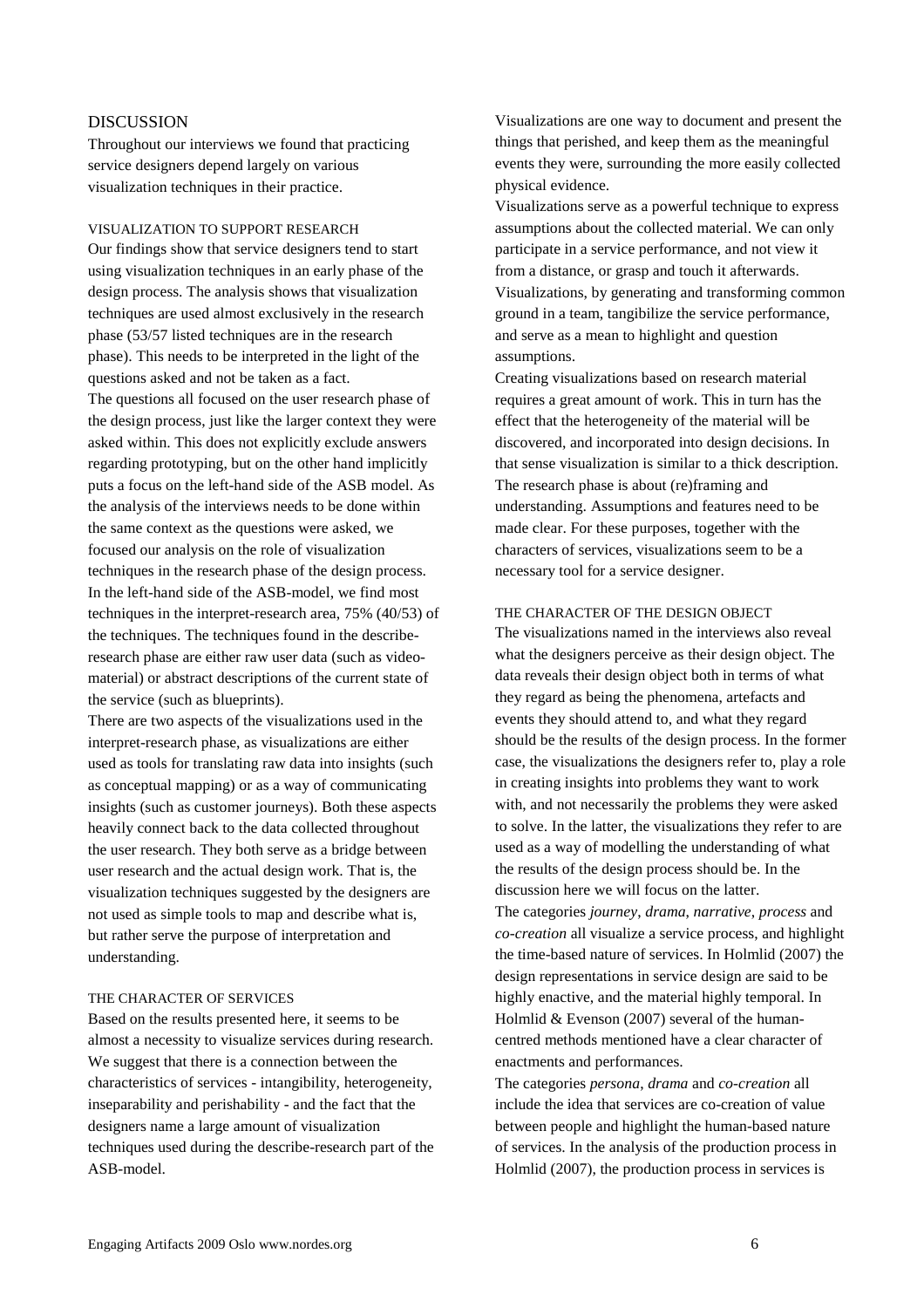characterised as on-going.

The categories *co-creation*, *drama* and *journeys* highlight stakeholders and the relationships between them and the individuals that represent the stakeholders. In Holmlid (2007) this is expressed as the characteristic social dimensionality of the design material. Even though several of the visualization techniques include goods, it-systems etc. few of them specifically focus on these, such as *props* and *testing*. In most of the visualization techniques they are regarded as subordinate to the service performance. Given this, we argue that service designers view their design object as events and performances in interaction and co-creation between humans, supported by other means.

## FUTURE RESEARCH

We have showed that visualizations, on one hand, are common practice among service designers and mapped out how and when they are used to support user research. On the other hand, the data only implicitly suggests answers for what reasons. A continued study is planned to explore this question further.

Most of the interviewed designers claim to base their visualizations on data that has been collected, as opposed to collecting data that can be visualized in a specific manner. What we only can infer from their statements is that the visualizations actually are based on collected user-data. In order to understand better how these visualization techniques are grounded in user-data, a study of the techniques used for collecting user-data will be performed.

Another study to be made is to look into what the designers actually do, not only what they say they do. What visualization techniques are used in projects, based on what data, for what purposes and by whom?

## **CONCLUSION**

In the study presented here, we have reported on an interview study with service designers and analyzed the visualization techniques these designers state they use with the ASB Model. Service designers use visualization techniques extensively in the stage of interpreting user research, and thus visualizations become early models of understanding both the problem space and the solution space. The visualization techniques of the service designers carry with them characteristics of service logic or product-service systems, in the sense that they highlight enactive, temporal, on-going as well as social aspects of the

design object.

# ACKNOWLEDGMENTS

We wish to acknowledge Johan Blomkvist who performed on of the interviews. We want to thank all 17 interviewees that took their time to share their experiences. This research was made possible by a research grant from VINNOVA, the SERV project, Service Design, innovation and involvement, ref no 2007-03444.

# **REFERENCES**

Dubberly, H., Evenson, S., and Robinson, R. (2008). The Analysis-Synthesis Bridge Model, *Interactions,* 15(2):57-61.

Edeholt, H., Löwgren, J. (2003). Industrial design in a post-industrial society: A framework for understanding the relationship between industrial design and interaction design. In *Proceedings of 5th Conference European Academy of Design*, Barcelona, April 2003. Edvardsson, B., Gustafsson, A., Johnson, M., D., and Sandén, B., (2000). *New Service Development and Innovation in the New Economy.* Lund: Studentlitteratur.

Edvardsson, B., Gustafsson, A., and Roos, I., (2005). Service Portraits in Service Research: A Critical Review. In *International Journal of Service Industry Management* 16(1):107-121.

Erlhoff, M., Mager, B., and Manzini, E., (1997). *Dienstleistung braucht Design - Professioneller Produkt- und Markenauftritt für Serviceanbieter.* Hermann Luchterhand Verlag GmbH.

Evenson, S., (2005). Designing for Service. In *Proceedings of Designing Pleasurable Products and Interfaces, DPPI*, Eindhoven.

Gedenryd, H. (1998). *How designers work - making sense of authentic cognitive activities*. Lund: Lund University Cognitive Studies.

Hefley, B.; Murphy, W. eds. (2008). *Service Science, Management and Engineering - Education for the 21st Century*. New York, NY: Springer.

Holmlid, (2007). Interaction design and service design: Expanding a comparison of design disciplines. In *Proceedings of Nordes 2007, Stockholm*.

Holmlid, S., and Evenson, S. (2007). Prototyping and enacting services: Lessons learned from humancentered methods. In *Proceedings of QUIS 10*. Orlando, Florida.

Jones, J.C. (1992). *Design Methods*. New York, NY: John Wiley & Sons.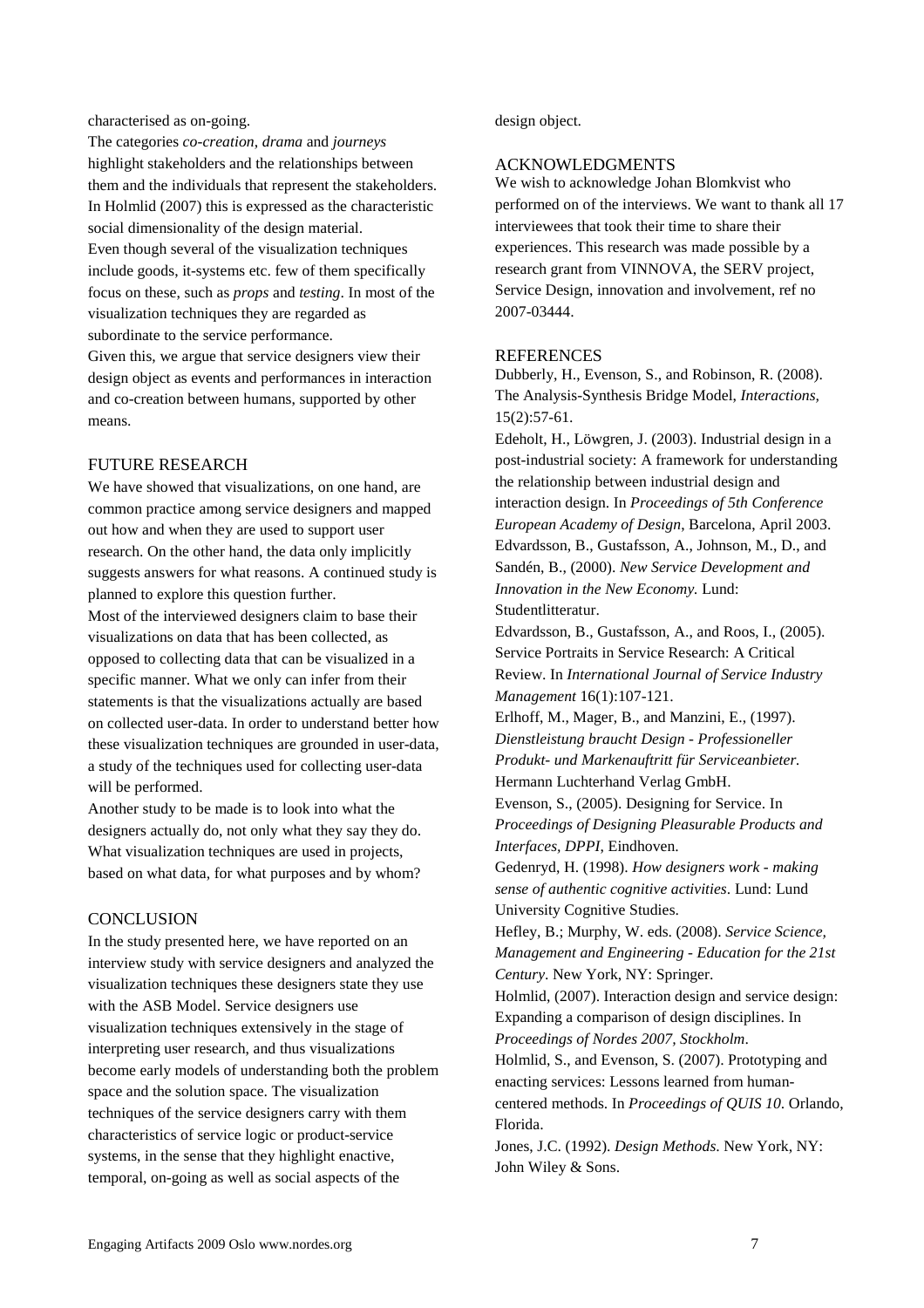Lovelock, C. and Gummesson, E. (2004). Whither Services Marketing? In Search of a New Paradigm and Fresh Perspectives. In *Journal of Service Research*, 7:20-41. Mager, B. (2004). *Service design: A review*. KISD, Köln. Manzini, E., (1993). Il Design dei Servizi. La progettazione del prodotto-servizio. In *Design Management*, n° 7, Giugno, Moritz, S. (2005). *Service Design: Practical Access to an Evolving Field*. Masters of Science thesis, KISD. Preece, J., Rogers, Y., and Sharp, H. (2002): *Interaction Design: Beyond Human Computer Interaction.* New York, NY: John Wiley & Sons. Sangiorgi, D. and Pacenti, E. (2008). Emerging practices of Service Design driven innovation. *Service design conference 2008*, Amsterdam. Shostack, G.L. (1982) How to Design a Service. In *European Journal of Marketing,* 161:49-63. Shostack, G.L. (1984). Designing services that deliver. *Harvard Business Review*, 62(1):133-139. Vargo, S.L., Lusch, R.F. (2004). The four service marketing myths – remnants of a goods-based, manufacturing model. In *Journal of Service Research*. 6(4):324-35. Website: *Engine Service Design* [http://www.enginegroup.co.uk/service\\_design/methods/](http://www.enginegroup.co.uk/service_design/methods/) - Accessed 23/2 2009. Zeithaml, V., A., Parasuraman, A. and Berry, L, L. (1990). *Delivering Service Quality: Balancing Customer Perceptions and Expectations*. New York, NY: The Free Press.